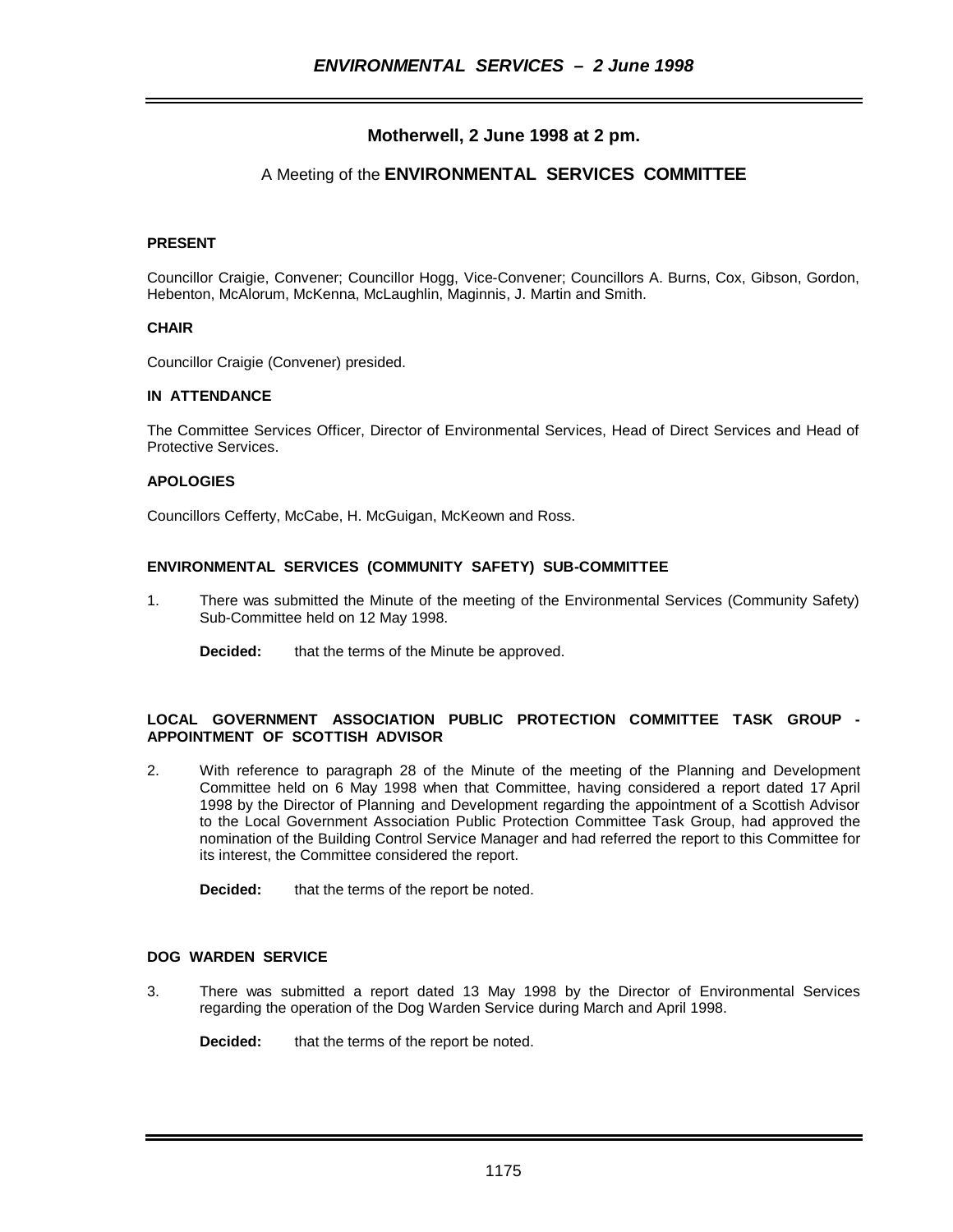#### **PET ANIMALS ACT 1951**

- 4. There was submitted a report (docketed) dated 5 May 1998 by the Director of Environmental Services detailing two applications for licences in terms of the Pet Animals Act 1951 for premises in North Lanarkshire.
	- **Decided:** that the two applications for licences in terms of the Pet Animals Act 1951 for premises in North Lanarkshire, as set out in the report, be approved.

#### **PETROLEUM (CONSOLIDATION) ACT 1928 - PETROLEUM LICENCES**

5. There was submitted a report (docketed) dated 8 May 1998 by the Director of Environmental Services containing details of various premises which had been licensed in April 1998 for the storage of petroleum spirit/petroleum mixtures.

#### **ENVIRONMENTAL PROTECTION ACT 1990 - SECTION 80 NOTICES REQUIRING ABATEMENT OF STATUTORY NUISANCES**

#### **(1) CONDITION OF PERIMETER FENCING AT SETTLING PONDS WITHIN OR NEAR THE PREMISES OF THE FORMER CALDERCRUIX PAPERMILL, BY AIRDRIE**

6. There was submitted a report dated 11 May 1998 by the Director of Environmental Services containing details of a Notice which had been served, in terms of Section 80 of the Environmental Protection Act 1990, on Alexandra Industrial Estates Limited requiring the reinstatement of the perimeter fencing and the provision of padlocks on the gate at the former settling ponds within or near the former Caldercruix Papermill, by Airdrie.

**Decided:** that the terms of the report be noted.

# **(2) ACCUMULATION OF REFUSE IN BIN STORES AND COMMUNAL STORE AT 1-11 WOODSIDE**

## **COURT, COATBRIDGE**

7. There was submitted a report (docketed) dated 8 May 1998 by the Director of Environmental Services containing details of Notices which had served in terms of Section 80 of the Environmental Protection Act 1990 requiring the abatement of the nuisance caused by the accumulation of refuse in bin stores and communal store at 1-11 Woodside Court, Coatbridge.

**Decided:** that the terms of the report be noted.

#### **SALE OF CIGARETTES TO UNDERAGE PERSONS - JOINT INITIATIVE**

8. There was submitted a report dated 12 May 1998 by the Director of Environmental Services (1) regarding the Council's responsibility to enforce certain provisions of the Children and Young Persons (Protection from Tobacco) Act 1991; (2) proposing the implementation of a joint initiative with Lanarkshire Health Board for the identification by school children of retailers who adopted a responsible role in the sale and advertising of cigarettes and who were willing to follow a Code of Practice and to become members of the scheme, and (3) advising that the Council would be

**Decided:** that the terms of the report be noted.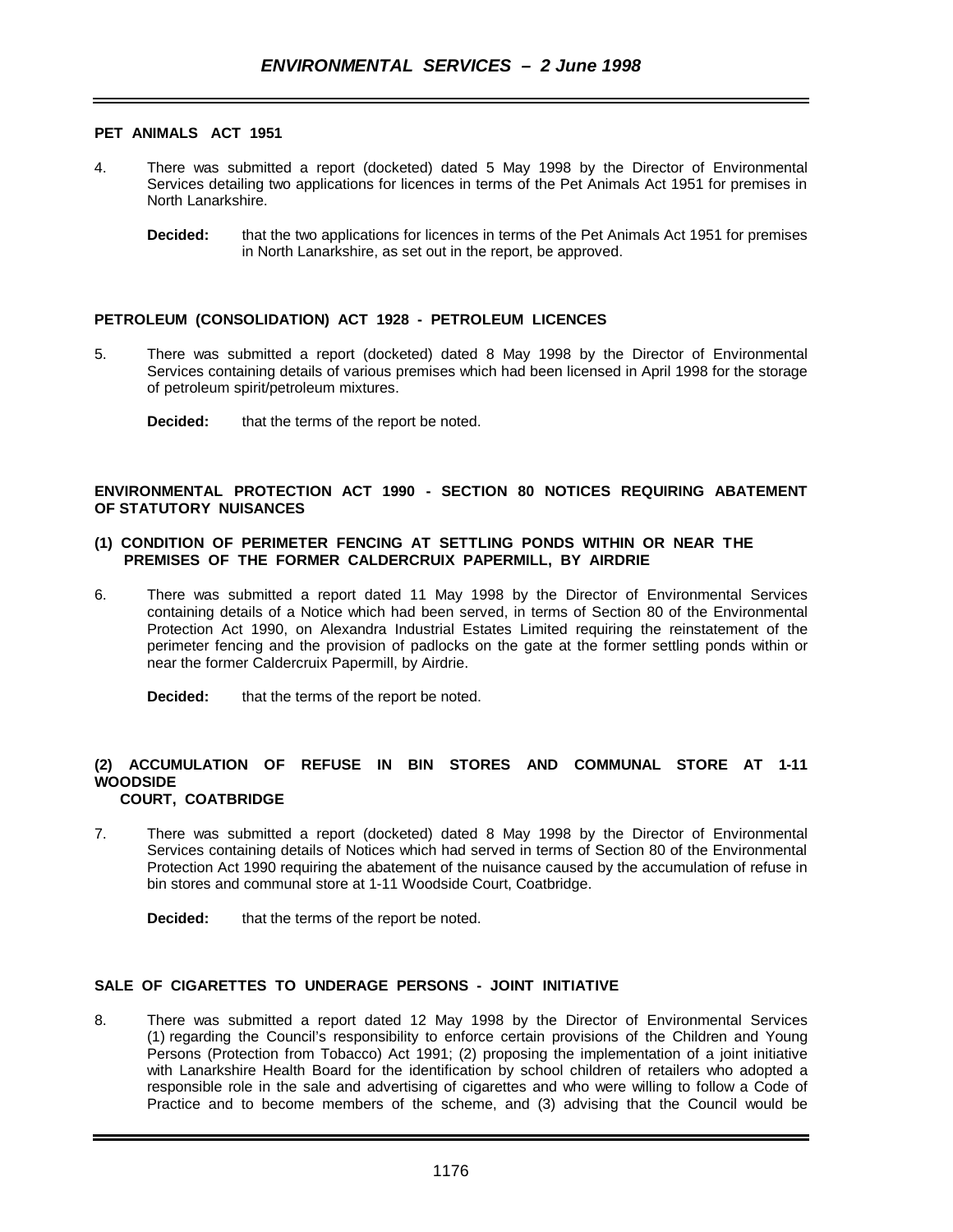responsible for inspecting the premises of those retailers within the scheme to ensure that they complied with the Code of Practice.

**Decided:** that the proposals for the implementation of a joint initiative with Lanarkshire Health Board to discourage the sale of cigarettes to underage persons be approved.

#### **VEHICLE REPLACEMENT PROGRAMME - PURCHASE OF VEHICLES 1998/99**

9. With reference to paragraph 17 of the Minute of the meeting of this Committee held on 3 March 1998 when, inter alia authorisation had been given for the acceptance of the lowest tenders for the supply of nine Valmet tractors, being that of Messrs. Craig Tractors, Strathaven, in the total sum of £177,835, there was submitted a report dated 20 May 1998 by the Director of Environmental Services (1) advising that Messrs. Craig Tractors had withdrawn their tenders as they could not supply the vehicles to the required specifications, and (2) recommending the acceptance of the second lowest tenders, being that of Messrs. Hamilton Brothers, Bishopton, for the supply of 9 Massey Ferguson tractors, at an additional cost of £18,170.00.

#### **Decided:**

- (1) that the withdrawal of tenders for the supply of 9 Valmet tractors by Messrs. Craig Tractors, Strathaven, be noted, and
- (2) that the Director of Administration be authorised to accept the lowest tenders by Messrs. Hamilton Brothers, Bishopton, for the supply of 9 Massey Ferguson tractors in the total sum of £196,005.

## **TRANSPORT SERVICES - SCHEME OF MANAGEMENT**

- 10. With reference to paragraph 7 of the Minute of the meeting of the Personnel Services Committee held on 17 October 1996 when proposals for the development of a staff structure in the Environmental Services Department had been approved, in principle, there was submitted a report (docketed) dated 19 May 1998 by the Director of Environmental Services setting out proposals for a revised management structure for the Transport Services Division.
	- **Decided:** that consideration of the report be continued to a future meeting.

#### **LICENSING OF BUTCHERS' SHOPS - CONSULTATION DOCUMENT BY THE SCOTTISH OFFICE**

11. There was submitted a report (docketed) dated 19 May 1998 by the Director of Environmental Services regarding a consultation document from the Scottish Office entitled "Licensing of Butchers' Shops", and commenting on the proposal for Hazard Analysis and Critical Control Point (HACCP), on whether complete separation of cooked and raw products would be desirable and also on whether the proposals should be extended to other high risk food establishments.

#### **Decided:**

(1) that the action taken by the Director of Administration in responding to the Scottish Office as detailed in the Appendix to the report be homologated, and